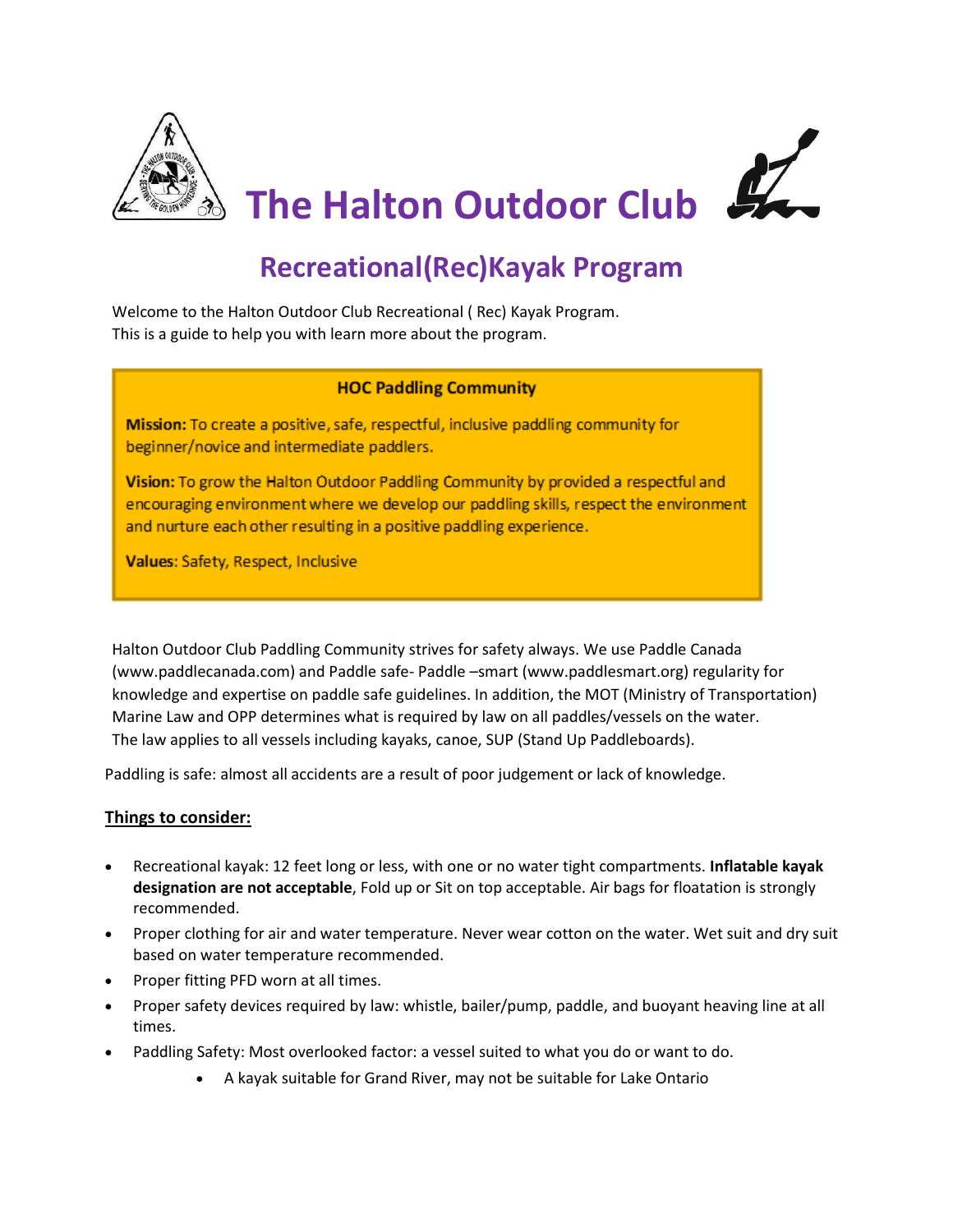# **How we grade our trips for expected conditions and skills required**

We endeavor to have everyone remain safe on our paddling excursions and to have participants make informed decisions regarding the suitability of such trips. Therefore, we have adopted a trip rating system based on the typical conditions that one may face on any trip and the skills needed to meet such conditions. It is the discretion of the volunteer trip leader to increase a trip grade depending on changing conditions on the day of the paddle.

[HOC-Paddling-Trip-Rating-Tool-](https://haltonoutdoorclub.ca/resources/WebPageContent/paddling-main/HOC-Paddling-Trip-Rating-Tool-VERSION1.1.pdf) located on the HOC website, paddling page.

Grade A - Beginner Grade B - Comfortable Beginner Grade C - Intermediate Grade D - Comfortable Intermediate

# **What skills do I required to join in on a recreational kayak paddle?**

- Forward stroke, backward stroke , turn around stroke
- Ability to wet exit Having performed at least 1 in-water (wet) exit from personal rec kayak
- Ability to self-rescue (able to swim to shoreline) For recreational kayaks, this means, upon wet exit event, ability to flip kayak top side up in-water and comfortably swim/float to shore while pulling kayak to shore
- Ability to assist in rescue. Don't worry we have pool lesson, lake lessons available throughout the season

# **What to wear :**

- Dress for water temperature not air temperature. Cold water immersion ( wet suit/dry suit)
- Water shoes (Keens, solid bottom) , no flip flops
- Cotton Kills , wear neophrene ,dry fit, Gortex type material
- Bring a change of clothes
- Towel

#### **What to bring :**

- In addition to paddling gear
- Water, water ,water or energy drink
- 2 Snacks in lifejacket to manage energy and sugar level
- Lunch: protein base lunch is optiminal
- Small camping chair or something to sit on at breaks/lunch
- Sun care protection , hat, sunglasses, paddling gloves
- Bug spray, First aid kit, Swiss army knife
- Remote car key water proof containers